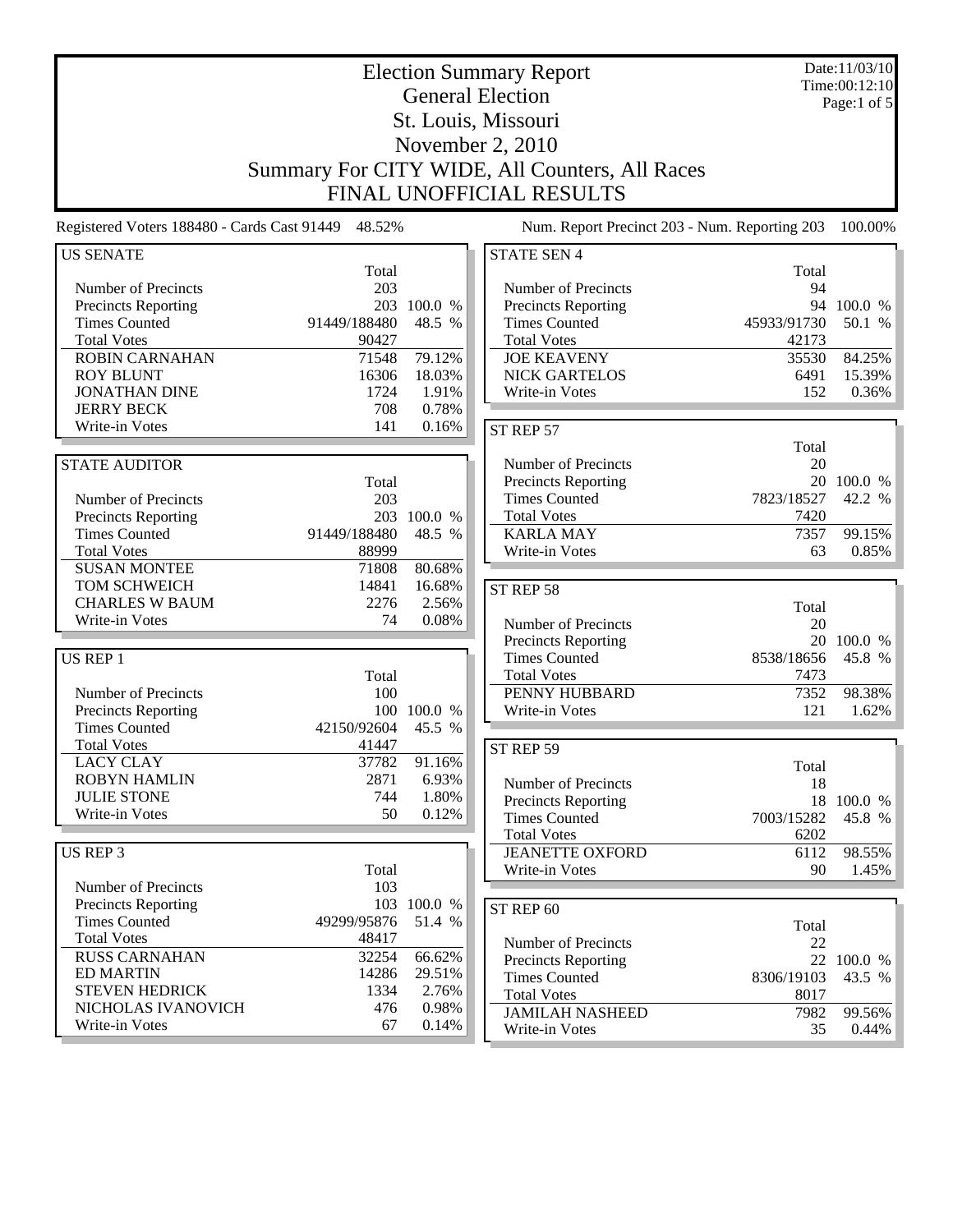| <b>Election Summary Report</b>                     |                    |            |                                                | Date:11/03/10<br>Time:00:12:10 |             |
|----------------------------------------------------|--------------------|------------|------------------------------------------------|--------------------------------|-------------|
| <b>General Election</b>                            |                    |            |                                                | Page: $2$ of $5$               |             |
| St. Louis, Missouri                                |                    |            |                                                |                                |             |
|                                                    |                    |            | November 2, 2010                               |                                |             |
|                                                    |                    |            | Summary For CITY WIDE, All Counters, All Races |                                |             |
|                                                    |                    |            | FINAL UNOFFICIAL RESULTS                       |                                |             |
|                                                    |                    |            |                                                |                                |             |
| Registered Voters 188480 - Cards Cast 91449 48.52% |                    |            | Num. Report Precinct 203 - Num. Reporting 203  |                                | 100.00%     |
| ST REP 61                                          | Total              |            | ST REP 67                                      | Total                          |             |
| Number of Precincts                                | 21                 |            | Number of Precincts                            | 16                             |             |
| <b>Precincts Reporting</b>                         | 21                 | 100.0 %    | Precincts Reporting                            | 16                             | 100.0 %     |
| <b>Times Counted</b>                               | 8131/19012         | 42.8 %     | <b>Times Counted</b>                           | 8030/16458                     | 48.8 %      |
| <b>Total Votes</b>                                 | 7787               |            | <b>Total Votes</b>                             | 7609                           |             |
| <b>CHRIS CARTER</b>                                | 7753               | 99.56%     | <b>MIKE COLONA</b>                             | 6223                           | 81.78%      |
| Write-in Votes                                     | 34                 | 0.44%      | <b>CURTIS FARBER</b>                           | 1364                           | 17.93%      |
|                                                    |                    |            | Write-in Votes                                 | 22                             | 0.29%       |
| ST REP 63                                          |                    |            |                                                |                                |             |
| Number of Precincts                                | Total<br>23        |            | <b>ST REP 108</b>                              | Total                          |             |
| Precincts Reporting                                |                    | 23 100.0 % | Number of Precincts                            | 15                             |             |
| <b>Times Counted</b>                               | 9725/18999         | 51.2 %     | Precincts Reporting                            | 15                             | 100.0 %     |
| <b>Total Votes</b>                                 | 8285               |            | <b>Times Counted</b>                           | 8609/17477                     | 49.3 %      |
| <b>TISHAURA JONES</b>                              | 8158               | 98.47%     | <b>Total Votes</b>                             | 8309                           |             |
| Write-in Votes                                     | 127                | 1.53%      | <b>JACOB HUMMEL</b>                            | 5372                           | 64.65%      |
|                                                    |                    |            | <b>JOE RUSCH</b>                               | 2909                           | 35.01%      |
| ST REP 64                                          |                    |            | Write-in Votes                                 | 28                             | 0.34%       |
|                                                    | Total              |            |                                                |                                |             |
| Number of Precincts                                | 20                 |            | <b>COLLECT REV</b>                             |                                |             |
| Precincts Reporting                                |                    | 20 100.0 % |                                                | Total                          |             |
| <b>Times Counted</b><br><b>Total Votes</b>         | 8160/15081<br>7783 | 54.1 %     | Number of Precincts<br>Precincts Reporting     | 203                            | 203 100.0 % |
| <b>SUSAN CARLSON</b>                               | 5981               | 76.85%     | <b>Times Counted</b>                           | 91449/188480                   | 48.5 %      |
| PATRICIA VERDE                                     | 1613               | 20.72%     | <b>Total Votes</b>                             | 79631                          |             |
| <b>MARK OPHEIM</b>                                 | 173                | 2.22%      | <b>GREGORY F.X. DALY</b>                       | 78555                          | 98.65%      |
| Write-in Votes                                     | 16                 | 0.21%      | Write-in Votes                                 | 1076                           | 1.35%       |
|                                                    |                    |            |                                                |                                |             |
| ST REP 65                                          |                    |            | LICENSE COLLECT                                |                                |             |
| Number of Precincts                                | Total<br>19        |            | Number of Precincts                            | Total<br>203                   |             |
| Precincts Reporting                                | 19                 | 100.0 %    | Precincts Reporting                            |                                | 203 100.0 % |
| <b>Times Counted</b>                               | 12515/20953        | 59.7 %     | <b>Times Counted</b>                           | 91449/188480                   | 48.5 %      |
| <b>Total Votes</b>                                 | 9563               |            | <b>Total Votes</b>                             | 78441                          |             |
| <b>MICHELE KRATKY</b>                              | 9285               | 97.09%     | MICHAEL MC MILLAN                              | 77550                          | 98.86%      |
| Write-in Votes                                     | 278                | 2.91%      | Write-in Votes                                 | 891                            | 1.14%       |
|                                                    |                    |            |                                                |                                |             |
| ST REP 66                                          | Total              |            | <b>RECORD DEEDS</b>                            | Total                          |             |
| Number of Precincts                                | 9                  |            | Number of Precincts                            | 203                            |             |
| Precincts Reporting                                | 9                  | 100.0 %    | Precincts Reporting                            |                                | 203 100.0 % |
| <b>Times Counted</b>                               | 4609/8932          | 51.6 %     | <b>Times Counted</b>                           | 91449/188480                   | 48.5 %      |
| <b>Total Votes</b>                                 | 4313               |            | <b>Total Votes</b>                             | 78081                          |             |
| <b>GENISE MONTECILLO</b>                           | 2924               | 67.80%     | <b>SHARON CARPENTER</b>                        | 77248                          | 98.93%      |
| <b>BILL HARTZOG</b>                                | 1380               | 32.00%     | Write-in Votes                                 | 833                            | $1.07\%$    |
| Write-in Votes                                     | 9                  | 0.21%      |                                                |                                |             |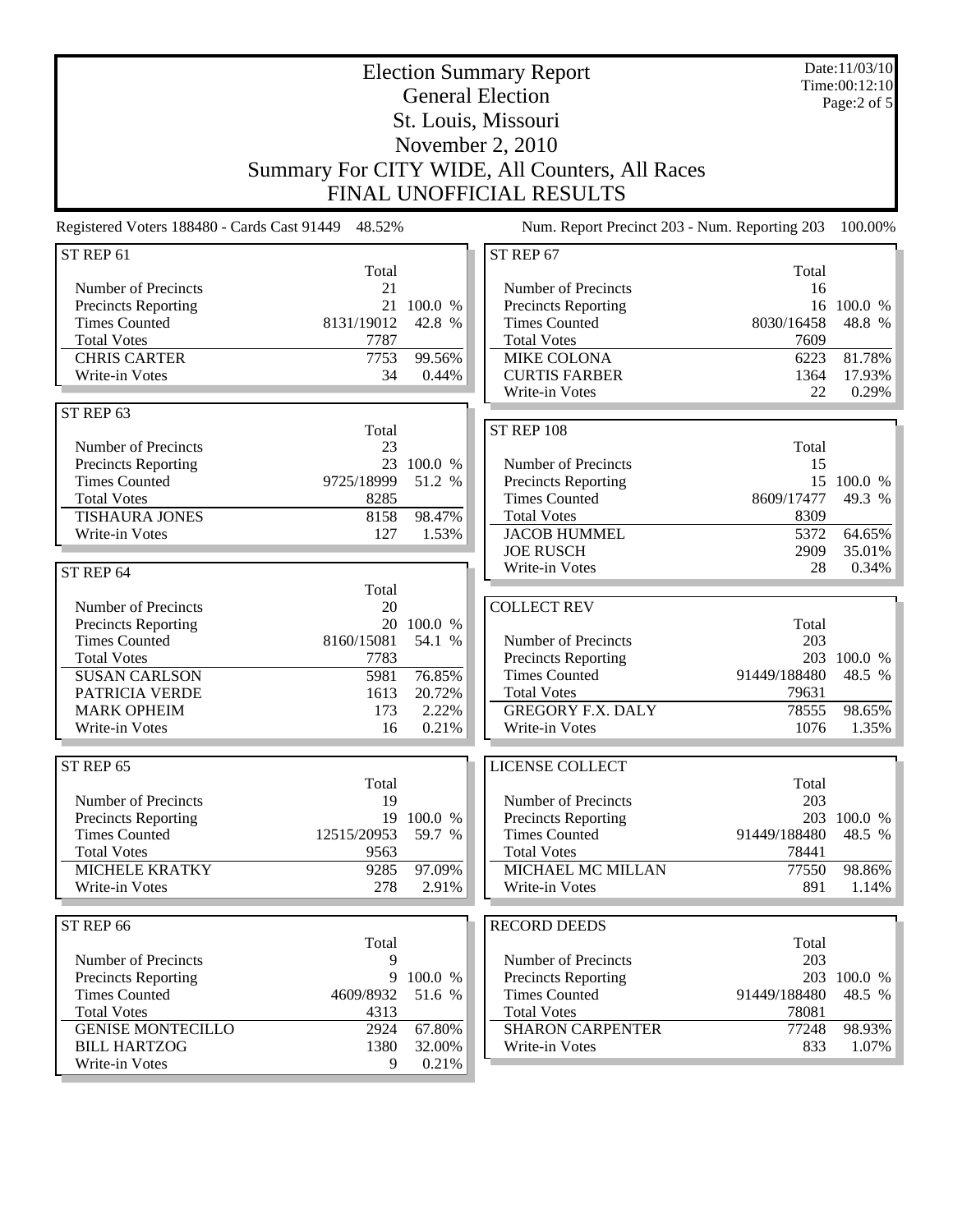| <b>Election Summary Report</b><br><b>General Election</b> |                       |                  |                                                | Date:11/03/10<br>Time:00:12:10 |                  |
|-----------------------------------------------------------|-----------------------|------------------|------------------------------------------------|--------------------------------|------------------|
| St. Louis, Missouri                                       |                       |                  |                                                | Page: $3$ of $5$               |                  |
| November 2, 2010                                          |                       |                  |                                                |                                |                  |
|                                                           |                       |                  | Summary For CITY WIDE, All Counters, All Races |                                |                  |
|                                                           |                       |                  | <b>FINAL UNOFFICIAL RESULTS</b>                |                                |                  |
|                                                           |                       |                  |                                                |                                |                  |
| Registered Voters 188480 - Cards Cast 91449 48.52%        |                       |                  | Num. Report Precinct 203 - Num. Reporting 203  |                                | 100.00%          |
| <b>CIRCUIT CLERK</b>                                      | Total                 |                  | <b>ANGELA QUIGLESS</b>                         | Total                          |                  |
| Number of Precincts                                       | 203                   |                  | Number of Precincts                            | 203                            |                  |
| <b>Precincts Reporting</b>                                |                       | 203 100.0 %      | <b>Precincts Reporting</b>                     |                                | 203 100.0 %      |
| <b>Times Counted</b>                                      | 91449/188480          | 48.5 %           | <b>Times Counted</b>                           | 91449/188480                   | 48.5 %           |
| <b>Total Votes</b>                                        | 77260                 |                  | <b>Total Votes</b>                             | 71962                          |                  |
| <b>JANE SCHWEITZER</b>                                    | 76357                 | 98.83%           | <b>YES</b><br>N <sub>O</sub>                   | 54127                          | 75.22%<br>24.78% |
| Write-in Votes                                            | 903                   | 1.17%            |                                                | 17835                          |                  |
| <b>ZEL FISCHER</b>                                        |                       |                  | PHILIP D. HEAGNEY                              |                                |                  |
|                                                           | Total                 |                  |                                                | Total                          |                  |
| Number of Precincts                                       | 203                   |                  | Number of Precincts                            | 203                            |                  |
| Precincts Reporting                                       |                       | 203 100.0 %      | Precincts Reporting                            |                                | 203 100.0 %      |
| <b>Times Counted</b>                                      | 91449/188480          | 48.5 %           | <b>Times Counted</b>                           | 91449/188480                   | 48.5 %           |
| <b>Total Votes</b>                                        | 73503                 |                  | <b>Total Votes</b>                             | 70692                          |                  |
| <b>YES</b><br>NO                                          | 52963<br>20540        | 72.06%<br>27.94% | <b>YES</b><br>NO                               | 50791<br>19901                 | 71.85%<br>28.15% |
|                                                           |                       |                  |                                                |                                |                  |
| <b>MARY KATHRYN HOFF</b>                                  |                       |                  | <b>BRYAN HETTENBACH</b>                        |                                |                  |
|                                                           | Total                 |                  |                                                | Total                          |                  |
| Number of Precincts                                       | 203                   |                  | Number of Precincts                            | 203                            |                  |
| Precincts Reporting                                       |                       | 203 100.0 %      | <b>Precincts Reporting</b>                     |                                | 203 100.0 %      |
| <b>Times Counted</b><br><b>Total Votes</b>                | 91449/188480<br>73127 | 48.5 %           | <b>Times Counted</b><br><b>Total Votes</b>     | 91449/188480<br>70130          | 48.5 %           |
| <b>YES</b>                                                | 54713                 | 74.82%           | <b>YES</b>                                     | 49651                          | 70.80%           |
| N <sub>O</sub>                                            | 18414                 | 25.18%           | NO                                             | 20479                          | 29.20%           |
|                                                           |                       |                  |                                                |                                |                  |
| MICHAEL K MULLEN                                          | Total                 |                  | DENNIS M. SCHAUMANN                            | Total                          |                  |
| Number of Precincts                                       | 203                   |                  | Number of Precincts                            | 203                            |                  |
| Precincts Reporting                                       |                       | 203 100.0 %      | <b>Precincts Reporting</b>                     |                                | 203 100.0 %      |
| <b>Times Counted</b>                                      | 91449/188480          | 48.5 %           | <b>Times Counted</b>                           | 91449/188480                   | 48.5 %           |
| <b>Total Votes</b>                                        | 72219                 |                  | <b>Total Votes</b>                             | 70026                          |                  |
| <b>YES</b>                                                | 53732                 | 74.40%           | <b>YES</b>                                     | 50046                          | 71.47%           |
| NO                                                        | 18487                 | 25.60%           | NO.                                            | 19980                          | 28.53%           |
| MARK H. NEILL                                             |                       |                  | <b>ROBIN VANNOY</b>                            |                                |                  |
|                                                           | Total                 |                  |                                                | Total                          |                  |
| Number of Precincts                                       | 203                   |                  | Number of Precincts                            | 203                            |                  |
| <b>Precincts Reporting</b>                                | 203                   | 100.0 %          | <b>Precincts Reporting</b>                     | 203                            | 100.0 %          |
| <b>Times Counted</b>                                      | 91449/188480          | 48.5 %           | <b>Times Counted</b>                           | 91449/188480                   | 48.5 %           |
| <b>Total Votes</b>                                        | 70905                 |                  | <b>Total Votes</b>                             | 70394                          |                  |
| <b>YES</b><br>NO                                          | 51443                 | 72.55%           | <b>YES</b>                                     | 51871                          | 73.69%           |
|                                                           | 19462                 | 27.45%           | NO                                             | 18523                          | 26.31%           |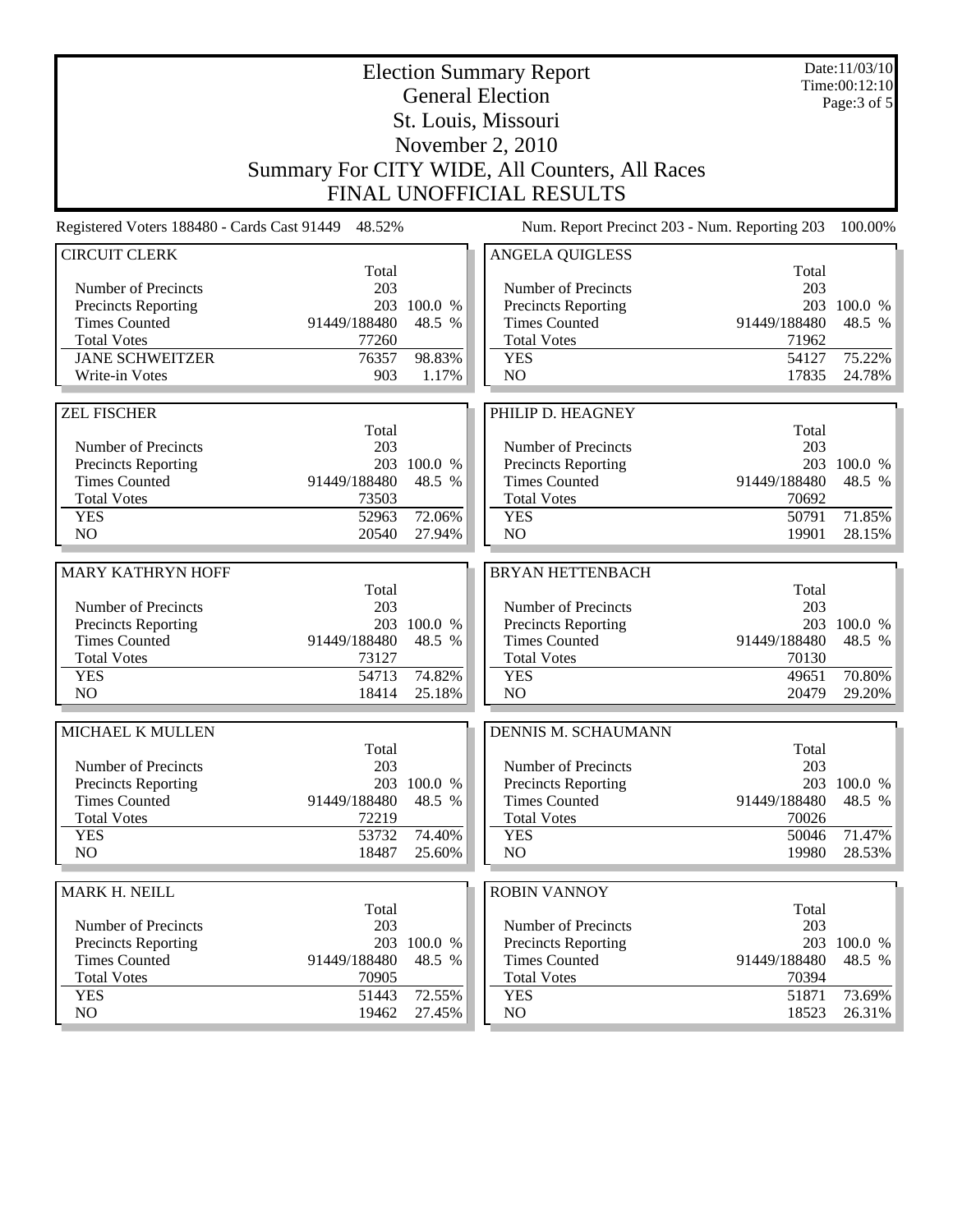| <b>Election Summary Report</b><br><b>General Election</b> |                                                    |             | Date:11/03/10<br>Time:00:12:10<br>Page:4 of 5  |              |             |
|-----------------------------------------------------------|----------------------------------------------------|-------------|------------------------------------------------|--------------|-------------|
| St. Louis, Missouri                                       |                                                    |             |                                                |              |             |
| November 2, 2010                                          |                                                    |             |                                                |              |             |
|                                                           |                                                    |             | Summary For CITY WIDE, All Counters, All Races |              |             |
|                                                           |                                                    |             | <b>FINAL UNOFFICIAL RESULTS</b>                |              |             |
|                                                           | Registered Voters 188480 - Cards Cast 91449 48.52% |             | Num. Report Precinct 203 - Num. Reporting 203  |              | 100.00%     |
| <b>DAVID C. MASON</b>                                     | Total                                              |             | PAULA BRYANT                                   | Total        |             |
| Number of Precincts                                       | 203                                                |             | Number of Precincts                            | 203          |             |
| <b>Precincts Reporting</b>                                |                                                    | 203 100.0 % | <b>Precincts Reporting</b>                     |              | 203 100.0 % |
| <b>Times Counted</b>                                      | 91449/188480                                       | 48.5 %      | <b>Times Counted</b>                           | 91449/188480 | 48.5 %      |
| <b>Total Votes</b>                                        | 70712                                              |             | <b>Total Votes</b>                             | 70570        |             |
| <b>YES</b>                                                | 51125                                              | 72.30%      | <b>YES</b>                                     | 52866        | 74.91%      |
| NO                                                        | 19587                                              | 27.70%      | N <sub>O</sub>                                 | 17704        | 25.09%      |
|                                                           |                                                    |             |                                                |              |             |
| <b>LISA VAN AMBURG</b>                                    | Total                                              |             | <b>ELIZABETH HOGAN</b>                         | Total        |             |
| Number of Precincts                                       | 203                                                |             | Number of Precincts                            | 203          |             |
| Precincts Reporting                                       |                                                    | 203 100.0 % | Precincts Reporting                            |              | 203 100.0 % |
| <b>Times Counted</b>                                      | 91449/188480                                       | 48.5 %      | <b>Times Counted</b>                           | 91449/188480 | 48.5 %      |
| <b>Total Votes</b>                                        | 70450                                              |             | <b>Total Votes</b>                             | 70460        |             |
| <b>YES</b>                                                | 52043                                              | 73.87%      | <b>YES</b>                                     | 52908        | 75.09%      |
| NO                                                        | 18407                                              | 26.13%      | NO                                             | 17552        | 24.91%      |
|                                                           |                                                    |             |                                                |              |             |
| THOMAS J. FRAWLEY                                         |                                                    |             | <b>BARBARA PEEBLES</b>                         |              |             |
| Number of Precincts                                       | Total<br>203                                       |             | Number of Precincts                            | Total<br>203 |             |
| Precincts Reporting                                       |                                                    | 203 100.0 % | Precincts Reporting                            |              | 203 100.0 % |
| <b>Times Counted</b>                                      | 91449/188480                                       | 48.5 %      | <b>Times Counted</b>                           | 91449/188480 | 48.5 %      |
| <b>Total Votes</b>                                        | 70633                                              |             | <b>Total Votes</b>                             | 70336        |             |
| <b>YES</b>                                                | 50792                                              | 71.91%      | <b>YES</b>                                     | 52674        | 74.89%      |
| NO                                                        | 19841                                              | 28.09%      | NO                                             | 17662        | 25.11%      |
| <b>THERESA BURKE</b>                                      |                                                    |             | <b>CON AMEND 1</b>                             |              |             |
|                                                           | Total                                              |             |                                                | Total        |             |
| Number of Precincts                                       | 203                                                |             | Number of Precincts                            | 203          |             |
| Precincts Reporting                                       |                                                    | 203 100.0 % | <b>Precincts Reporting</b>                     |              | 203 100.0 % |
| <b>Times Counted</b>                                      | 91449/188480                                       | 48.5 %      | <b>Times Counted</b>                           | 91449/188480 | 48.5 %      |
| <b>Total Votes</b>                                        | 70502                                              |             | <b>Total Votes</b>                             | 82041        |             |
| <b>YES</b>                                                | 53340                                              | 75.66%      | <b>YES</b>                                     | 52440        | 63.92%      |
| NO                                                        | 17162                                              | 24.34%      | NO                                             | 29601        | 36.08%      |
| MICHAEL STELZER                                           |                                                    |             | <b>CON AMEND 2</b>                             |              |             |
|                                                           | Total                                              |             |                                                | Total        |             |
| Number of Precincts                                       | 203                                                |             | Number of Precincts                            | 203          |             |
| <b>Precincts Reporting</b>                                |                                                    | 203 100.0 % | <b>Precincts Reporting</b>                     |              | 203 100.0 % |
| <b>Times Counted</b>                                      | 91449/188480                                       | 48.5 %      | <b>Times Counted</b>                           | 91449/188480 | 48.5 %      |
| <b>Total Votes</b>                                        | 70223                                              |             | <b>Total Votes</b>                             | 84164        |             |
| <b>YES</b>                                                | 50541                                              | 71.97%      | <b>YES</b>                                     | 54168        | 64.36%      |
| NO                                                        | 19682                                              | 28.03%      | NO                                             | 29996        | 35.64%      |